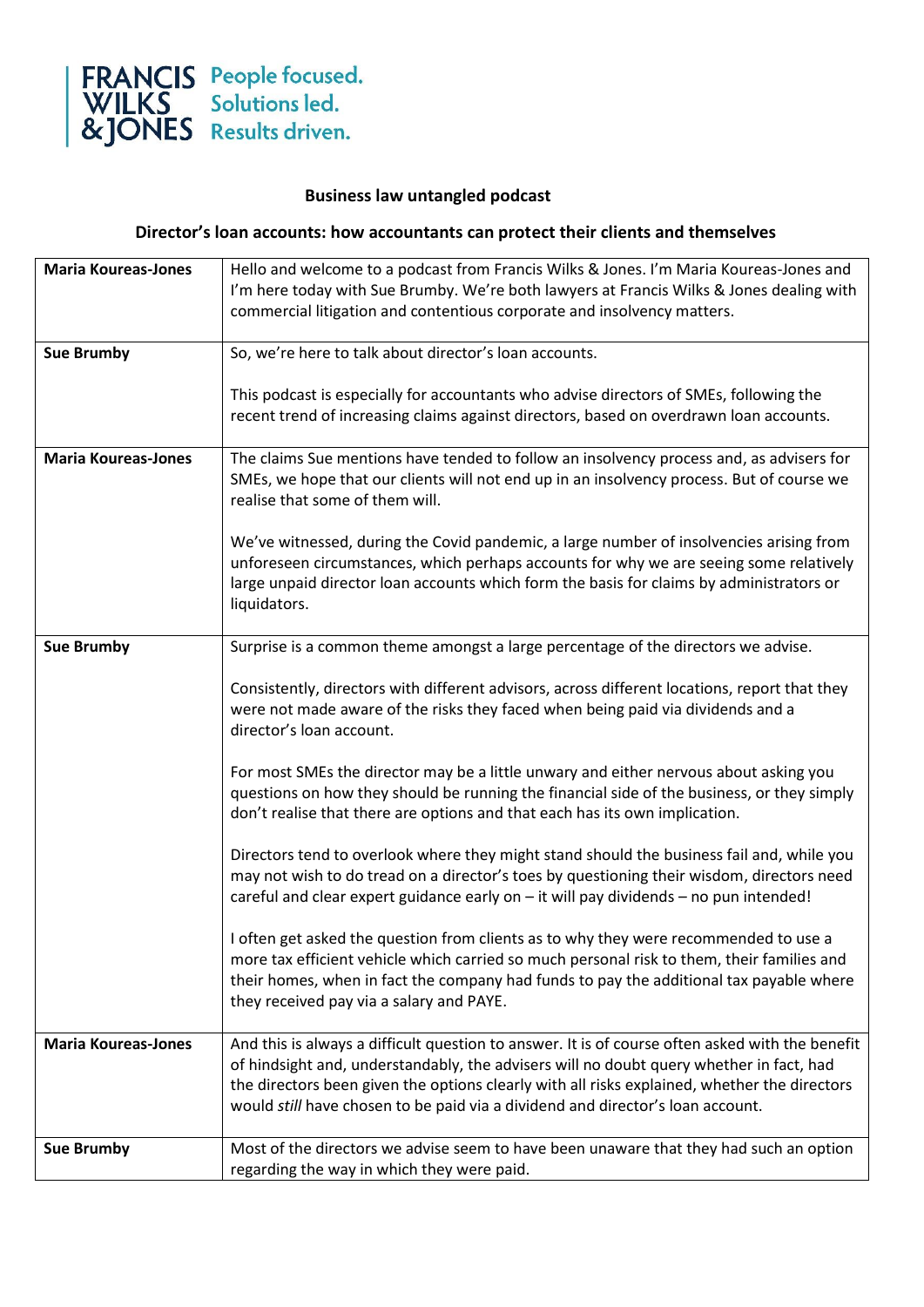|                            | All too often we hear a director say, "We just relied on our accountant". In some cases,<br>the directors had been paid in the same way since their company was incorporated some<br>years earlier and their position is that the options had not been the subject of a<br>conversation or review with their accountant, either at incorporation or as the company<br>evolved.                                                                                                                                                                                 |
|----------------------------|----------------------------------------------------------------------------------------------------------------------------------------------------------------------------------------------------------------------------------------------------------------------------------------------------------------------------------------------------------------------------------------------------------------------------------------------------------------------------------------------------------------------------------------------------------------|
|                            | In some cases, directors had been accruing overdrawn loan account balances over a<br>number of years and their position is that they were not told this would be repayable by<br>them personally if the company went into an insolvency process.                                                                                                                                                                                                                                                                                                               |
|                            | It's not just about how a director is being paid either, but, very often, we find that the<br>director hasn't really understood how a director's loan account operates in relation to<br>cash withdrawals and expenses.                                                                                                                                                                                                                                                                                                                                        |
|                            | Poor record keeping is definitely a recurring theme when it comes to formulating<br>responses to a liquidator who has produced an itemised schedule of payments and<br>withdrawals for a director who claims these were expenses incurred on behalf of the<br>company.                                                                                                                                                                                                                                                                                         |
|                            | These withdrawals are often allowed to accumulate over lengthy periods of time and, the<br>longer the period of withdrawals, the less likely that receipts are kept to justify the<br>expenditure. And of course, as with all of us, memories fade.                                                                                                                                                                                                                                                                                                            |
| <b>Maria Koureas-Jones</b> | So our goal is to raise awareness on the need to ensure that directors are being fully and<br>regularly advised both on incorporation and during the lifecycle of a company, regarding<br>the way in which they can be paid, the pros and cons in relation to the remuneration<br>options and, specifically, the risk to the director personally where they are paid via the<br>dividend and director's loan account route where the company enters an insolvency<br>process.                                                                                  |
|                            | There can be no doubt that accountants need to ensure that a director is fully advised on<br>the options surrounding remuneration, and it is our view that this advice should be<br>recorded (ideally in an email or letter of advice) and that it is the director's role to choose<br>which remuneration option is most suitable for them given their appetite for risk and their<br>own personal circumstances.                                                                                                                                              |
| <b>Sue Brumby</b>          | As a firm, we assist claimants who have suffered loss due to professional negligence and,<br>given the unfortunate increase in claims against directors flowing from unpaid director's<br>loan accounts and the concerns being raised by directors time and time again surrounding<br>the absence of advice on this subject, it seems likely that we will see an increase in claims<br>against accountants where a director faces a DLA claim by a liquidator and the director's<br>position is that they have not been advised of their remuneration options. |
|                            | Additionally, a director may deploy the not uncommon defence that they were acting on<br>the advice of their accountant, which may assist us in helping a director reach a financial<br>settlement with the liquidator, but unfortunately this is not always sufficient to defeat a<br>claim                                                                                                                                                                                                                                                                   |
| <b>Maria Koureas-Jones</b> | We expect most of the advisers listening to the podcast to have a good understanding of<br>the remuneration options available to a director/shareholder of an SME and also to fully<br>understand what a director's loan account is and therefore, we do not propose going into<br>this in huge detail here. We will touch on the different remuneration options briefly. We<br>will not however look at the tax savings associated with each or these options.                                                                                                |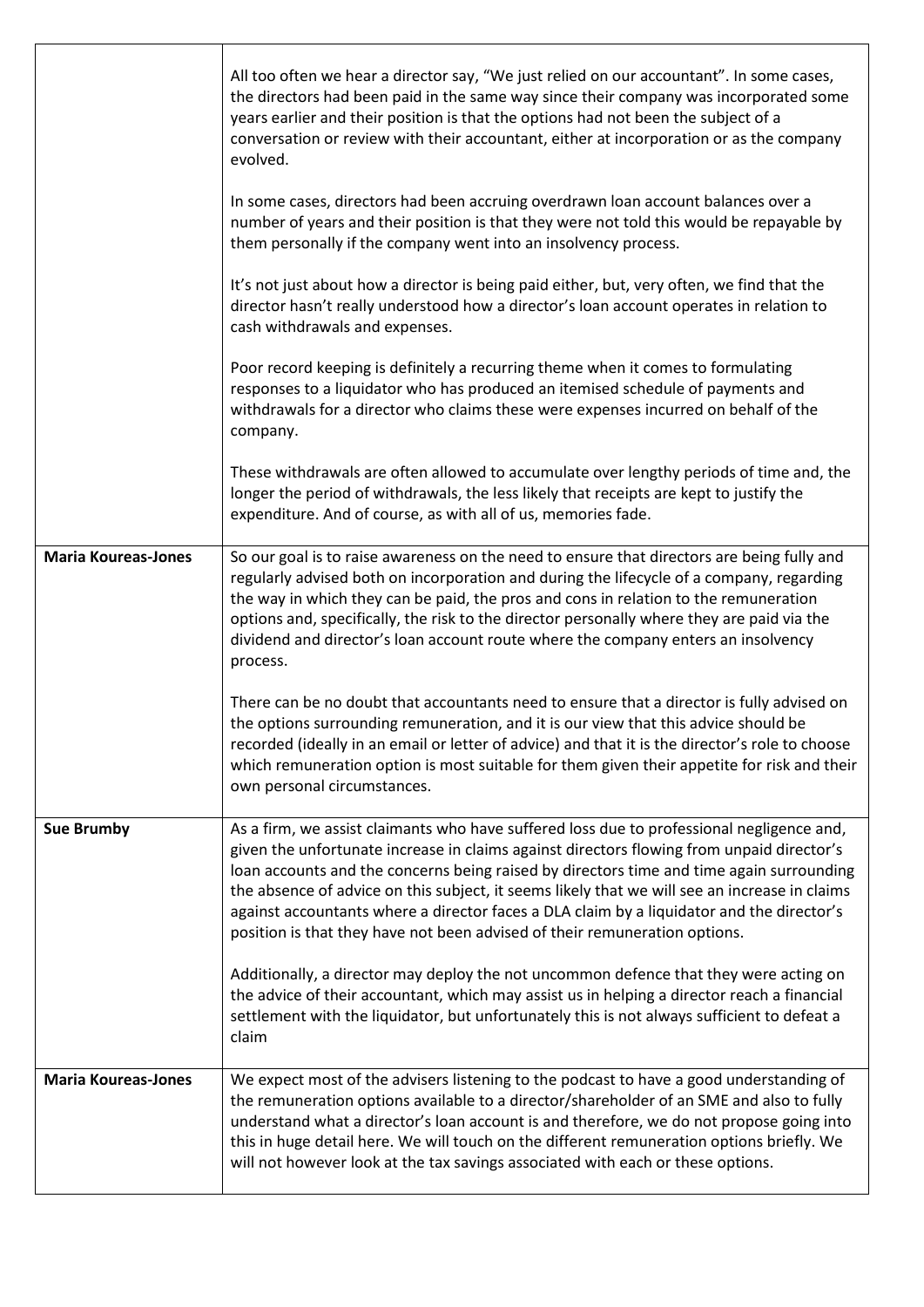| <b>Sue Brumby</b>          | Maria, you referred to remuneration options and what we mean by this is how a<br>director/shareholder is paid through their own company.                                                                                                                                                                                                                                                                                                                                                                |
|----------------------------|---------------------------------------------------------------------------------------------------------------------------------------------------------------------------------------------------------------------------------------------------------------------------------------------------------------------------------------------------------------------------------------------------------------------------------------------------------------------------------------------------------|
|                            | There are two options we see regularly:                                                                                                                                                                                                                                                                                                                                                                                                                                                                 |
|                            | The first is where the director is paid via a fixed salary which is paid via equal instalments,<br>via the PAYE system and where tax is deducted at source.                                                                                                                                                                                                                                                                                                                                             |
|                            | In this situation, where there is also an entitlement to a dividend because there is a net<br>profit, he or she will also receive a dividend payment in addition to their salary.                                                                                                                                                                                                                                                                                                                       |
|                            | The second option is for the director to receive payment via dividends or dividends and a<br>very small annual salary, and this happens via a director's loan account.                                                                                                                                                                                                                                                                                                                                  |
| <b>Maria Koureas-Jones</b> | Payment via the first option does not involve a director's loan account and where a<br>company enters an insolvency process, as long as the salary received by the director is<br>reasonable and documented in a contract of employment between the company and<br>director, it is difficult for an appointed liquidator to pursue a claim against the director<br>personally to recover the salary that the director has received. This is therefore arguably<br>the lowest risk option to a director. |
| <b>Sue Brumby</b>          | Where the salary isn't recorded in a contract of employment and the company later enters<br>an insolvency process, the director will not be able to simply point to a contract of<br>employment which records his contractual right to be paid the amount received. He is<br>therefore left with having to justify the legal basis for receipt of the annual salary.                                                                                                                                    |
|                            | Ideally, and to reduce a director's risk of a claim by a liquidator for repayment of monies<br>received, a director should have a contract of employment between him/her and the<br>company which then justifies the annual salary paid.                                                                                                                                                                                                                                                                |
| <b>Maria Koureas-Jones</b> | This only needs to be a short form contract of employment but, given that a liquidator can<br>seek to recoup monies paid to a director in the six years prior to insolvency, ensuring that<br>there is a contract of employment is definitely a worthwhile exercise.                                                                                                                                                                                                                                    |
| <b>Sue Brumby</b>          | But, more commonly, we see directors being paid via the second option because the small<br>monthly salary utilises the director's tax-free income allowance and because payment via<br>dividends rather than salary often results in less income tax for the director.                                                                                                                                                                                                                                  |
| <b>Maria Koureas-Jones</b> | A word of caution here though: with the tax saving comes a risk to the director personally<br>and to his or her family home.                                                                                                                                                                                                                                                                                                                                                                            |
|                            | In our experience, directors often do not appreciate or understand this risk until it's too<br>late and until they are at the receiving end of a claim by a liquidator for repayment of their<br>director's loan account.                                                                                                                                                                                                                                                                               |
| <b>Sue Brumby</b>          | So, briefly, how does being paid via dividends represent a potential risk to a director? Well<br>the Companies Act of 2006 makes it crystal clear that a company can only pay a dividend<br>where it has a net profit for the year. Whether a company will have a net profit for the<br>year is only known after the financial year has been completed.                                                                                                                                                 |
| <b>Maria Koureas-Jones</b> | Okay, so let's give an example to illustrate - where a company's tax year is April 21 -<br>March 22, whether there is a net profit available to distribute will only be apparent after<br>April 22 when the annual net profit is calculated.                                                                                                                                                                                                                                                            |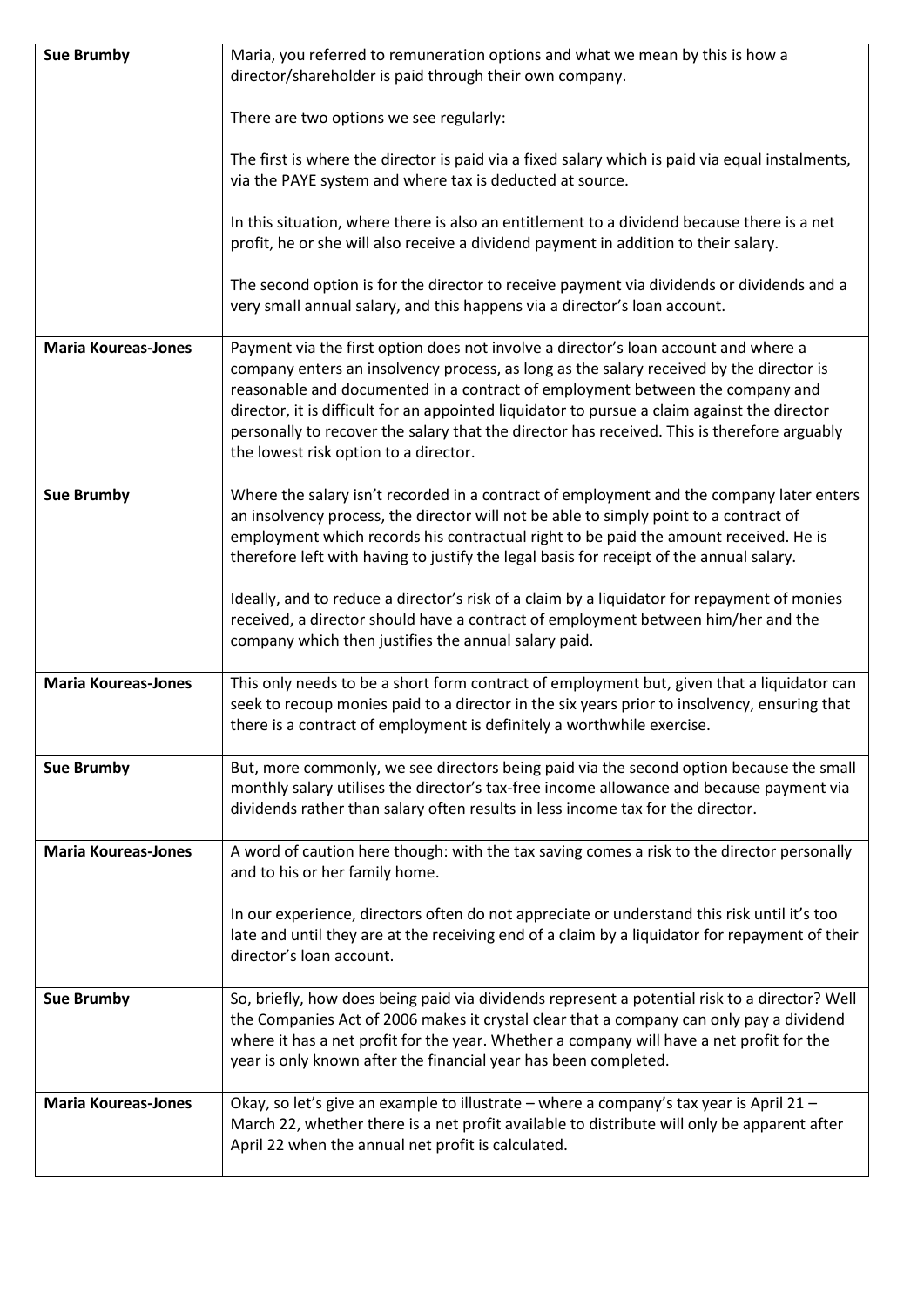| <b>Sue Brumby</b>          | So, the issue of course is that most directors need to be paid at regular intervals during the<br>tax year (like in our example between April 21 - March 22) and, in most cases, they simply                                                                                                                                                                 |
|----------------------------|--------------------------------------------------------------------------------------------------------------------------------------------------------------------------------------------------------------------------------------------------------------------------------------------------------------------------------------------------------------|
|                            | can't wait until after the 12-month trading period has completed before they are paid.                                                                                                                                                                                                                                                                       |
| <b>Maria Koureas-Jones</b> | So, to accommodate a director's need to be paid throughout the tax year, a company                                                                                                                                                                                                                                                                           |
|                            | tends to pay a director an agreed sum which tends to be monthly. But here's the<br>important bit: the payment to the director throughout the financial year is a payment on                                                                                                                                                                                  |
|                            | account of anticipated net annual profit for the financial year end.                                                                                                                                                                                                                                                                                         |
| <b>Sue Brumby</b>          | Using our example, the payments would be on account of a net profit that could be<br>declared after trading concludes in March 2022.                                                                                                                                                                                                                         |
|                            | For ease of the sums, let's assume that the director receives £2,000 per month, so a total<br>of £24,000 received. How is this accounted for by the company?                                                                                                                                                                                                 |
| <b>Maria Koureas-Jones</b> | Assuming that none of the payments are via PAYE, these payments will be recorded as a                                                                                                                                                                                                                                                                        |
|                            | debit on the director's loan account. So you will end up in March 2022 with a loan to the<br>director of £24,000. It has to be a loan because it's payment on account of a net annual<br>profit that doesn't yet exist.                                                                                                                                      |
| <b>Sue Brumby</b>          | Where there is a net annual profit for the financial year, the director/shareholders'<br>portion of this profit will of course be applied as a credit on the director's loan account.                                                                                                                                                                        |
| <b>Maria Koureas-Jones</b> | Absolutely. Again, using our example, let's assume that the net profit at the financial year<br>end in March 2022 is £48,000 and our director has 50% of the company's shares.                                                                                                                                                                               |
|                            | The director will be entitled to a dividend of £24,000 which will simply be applied as a<br>credit on the directors' loan account because they have already received the £24,000<br>during the financial year.                                                                                                                                               |
| <b>Sue Brumby</b>          | So he or she will at that point owe the company nothing, but also not receive an additional<br>payment further to the dividend declared.                                                                                                                                                                                                                     |
|                            | If, however the director held all the shares in the company, for example, and there was a<br>profit of £48,000, £24,000 would be applied as a credit on the director's loan account,<br>they would owe the company nothing because their director's loan account would be<br>cleared and they would also receive an additional £24,000 by way of a dividend. |
| <b>Maria Koureas-Jones</b> | But the issue of course is where the net profit is less than originally anticipated and less<br>than the director/shareholder has received from the company during the financial year.                                                                                                                                                                       |
| <b>Sue Brumby</b>          | And this is the situation in which many directors have recently found themselves -<br>particularly given the recent COVID pandemic which was totally unforeseeable at the start<br>of most businesses' financial years and where restrictions led to a drop in turnover and net<br>profit.                                                                   |
|                            | Using our example again, if the net profit was nil, the director/shareholder would not be<br>entitled to any dividend payment, no credit could be applied to their director's loan<br>account and the director would be left owing the company £24,000.                                                                                                      |
| <b>Maria Koureas-Jones</b> | While a company continues to trade, a company tends not to demand from its directors<br>repayment of the director's loan account balance.                                                                                                                                                                                                                    |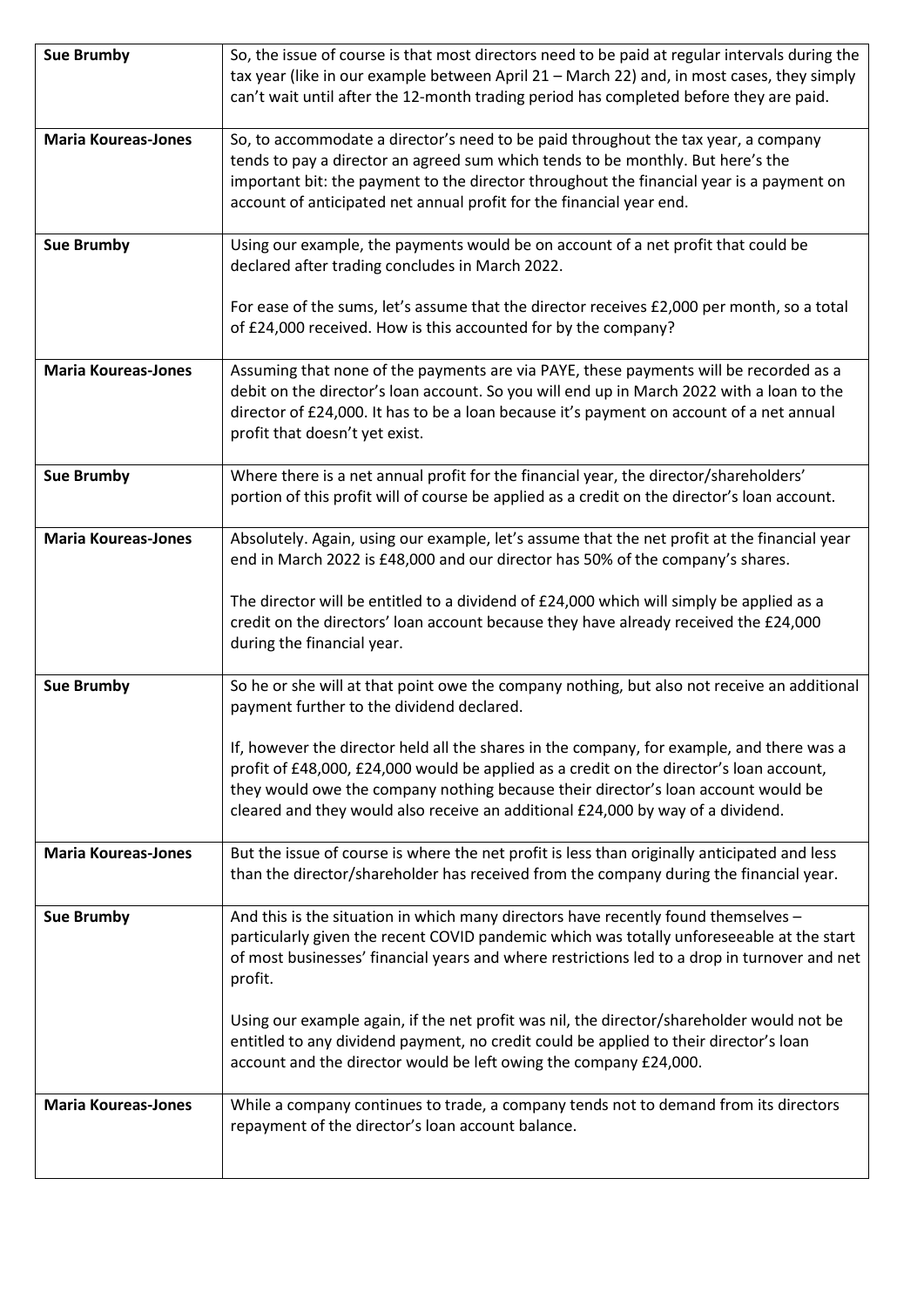|                            | Many directors accrue an increasing director's loan account debt over multiple years                                                                                                                                                                                                                                                                                                                                                                                                                                                                                                                                                                                                                                                       |
|----------------------------|--------------------------------------------------------------------------------------------------------------------------------------------------------------------------------------------------------------------------------------------------------------------------------------------------------------------------------------------------------------------------------------------------------------------------------------------------------------------------------------------------------------------------------------------------------------------------------------------------------------------------------------------------------------------------------------------------------------------------------------------|
|                            | because firstly, the directors often do not understand how the payments they receive<br>from the company are accounted for and, secondly, because the company does not make<br>a profit sufficient for the credit to the director's loan account to be made at year-end.                                                                                                                                                                                                                                                                                                                                                                                                                                                                   |
|                            |                                                                                                                                                                                                                                                                                                                                                                                                                                                                                                                                                                                                                                                                                                                                            |
| <b>Sue Brumby</b>          | Where, however, a company enters an insolvency process, an administrator or a liquidator<br>is under an obligation to calculate and collect the debts of the company and this will of                                                                                                                                                                                                                                                                                                                                                                                                                                                                                                                                                      |
|                            | course include any debt owed under a director's loan account.                                                                                                                                                                                                                                                                                                                                                                                                                                                                                                                                                                                                                                                                              |
|                            | Given that the statutory accounts will record the DLA because of the obligations in section<br>413 of the Companies Act 2006 and FRS 102 and 105, the insolvency practitioner will know<br>of the debt and demand payment under the DLA as soon as they take office.                                                                                                                                                                                                                                                                                                                                                                                                                                                                       |
|                            | Given that the directors have normally signed off the accounts, it makes it far more<br>difficult for them to feasibly argue that they were unaware of the director's loan account.                                                                                                                                                                                                                                                                                                                                                                                                                                                                                                                                                        |
|                            | It all makes for a claim against the director for his or her outstanding loan account, one of<br>the easiest claims brought by a liquidator, and certainly one of the first targets in any<br>insolvency.                                                                                                                                                                                                                                                                                                                                                                                                                                                                                                                                  |
| <b>Maria Koureas-Jones</b> | As a team we have seen an increase in the number of claims for repayment of a director's<br>loan account balance from liquidators. This has often been because a company has found<br>trade difficult during the Covid pandemic and because a director has continued to receive<br>the same payment from the company that they were accustomed to pre-Covid but, of<br>course, often we have seen that the profit was not there and that meant that the<br>company was unable to declare a dividend and therefore a credit could not be applied to<br>the director's loan account. The general value of the director loan account balances that<br>we are seeing ranges from between £50,000 to £1 Million so they can be fairly sizeable. |
| <b>Sue Brumby</b>          | In these cases, we often see directors making a number of mistakes on receipt of a<br>demand for payment by an insolvency practitioner.                                                                                                                                                                                                                                                                                                                                                                                                                                                                                                                                                                                                    |
|                            | We thought it would be helpful to our listeners if we shared some of the common<br>mistakes we see with our clients and explain the often-serious impact that these issues are<br>having on a director's financial exposure.                                                                                                                                                                                                                                                                                                                                                                                                                                                                                                               |
| <b>Maria Koureas-Jones</b> | Common mistake 1: Ostrich syndrome:                                                                                                                                                                                                                                                                                                                                                                                                                                                                                                                                                                                                                                                                                                        |
|                            | Many directors simply ignore a demand from a liquidator hoping that the liquidator will<br>not take any further action.                                                                                                                                                                                                                                                                                                                                                                                                                                                                                                                                                                                                                    |
|                            | Directors who have appointed an insolvency practitioner often feel that they have a "good                                                                                                                                                                                                                                                                                                                                                                                                                                                                                                                                                                                                                                                  |
|                            | understanding" with them and assume therefore that the insolvency practitioner will not                                                                                                                                                                                                                                                                                                                                                                                                                                                                                                                                                                                                                                                    |
|                            | follow through with a claim against the director.                                                                                                                                                                                                                                                                                                                                                                                                                                                                                                                                                                                                                                                                                          |
|                            | But this overlooks the fact that the insolvency practitioner has a statutory duty to collect<br>in the debts of the company to increase the return for the company's creditors.                                                                                                                                                                                                                                                                                                                                                                                                                                                                                                                                                            |
| <b>Sue Brumby</b>          | Seeking repayment of a DLA is an easy claim for an insolvency practitioner to pursue with                                                                                                                                                                                                                                                                                                                                                                                                                                                                                                                                                                                                                                                  |
|                            | a view to increasing the return to the creditors and therefore, in our experience, unless<br>the debt owed is extremely low or perhaps the director presents a credible defence, an                                                                                                                                                                                                                                                                                                                                                                                                                                                                                                                                                        |
|                            | insolvency practitioner will pursue the claim against the director.                                                                                                                                                                                                                                                                                                                                                                                                                                                                                                                                                                                                                                                                        |
|                            |                                                                                                                                                                                                                                                                                                                                                                                                                                                                                                                                                                                                                                                                                                                                            |
| <b>Maria Koureas-Jones</b> | So, the summary is that ostrich syndrome does not help a director's position. The                                                                                                                                                                                                                                                                                                                                                                                                                                                                                                                                                                                                                                                          |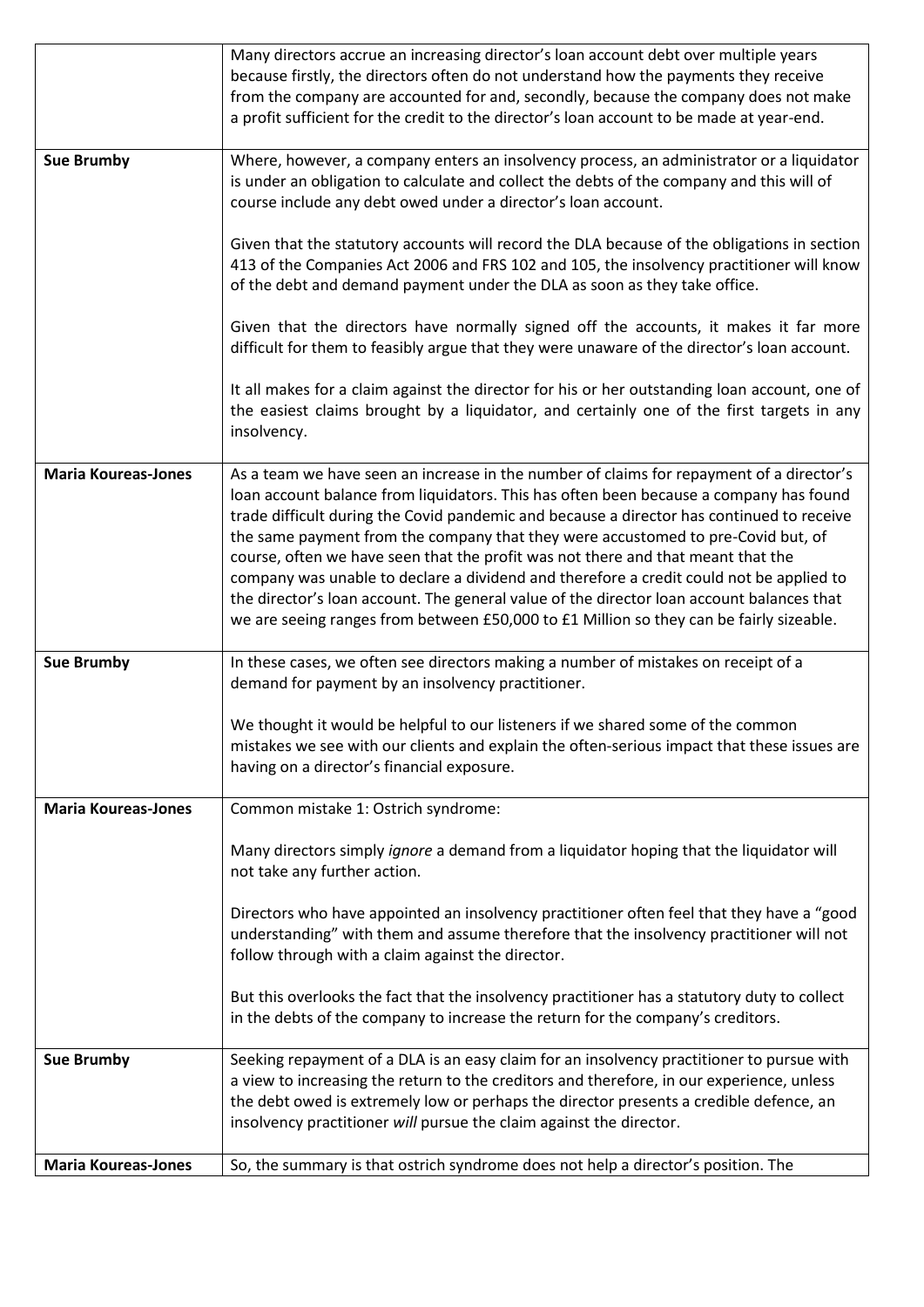|                            | insolvency practitioner's costs will increase as an IP continues to chase a director and all<br>this serves to do is increase the director's financial liability under the claim.                                                                                                                                                                                                                                                                                                                                                                                                                                                                                                                                                                                                                                                                                                                                                            |
|----------------------------|----------------------------------------------------------------------------------------------------------------------------------------------------------------------------------------------------------------------------------------------------------------------------------------------------------------------------------------------------------------------------------------------------------------------------------------------------------------------------------------------------------------------------------------------------------------------------------------------------------------------------------------------------------------------------------------------------------------------------------------------------------------------------------------------------------------------------------------------------------------------------------------------------------------------------------------------|
| <b>Sue Brumby</b>          | The second mistake we often see is that directors will respond to queries raised by a<br>liquidator or administrator without first taking any advice and without properly first<br>considering the impact that those responses may have on the director's position.                                                                                                                                                                                                                                                                                                                                                                                                                                                                                                                                                                                                                                                                          |
|                            | Often, soon after a liquidator's appointment, we see directors or their accountants feeling<br>that the liquidator is "on their side" and this encourages the director to respond a little<br>too quickly and without considering properly what the answers are and how these<br>answers may prejudice their own position.                                                                                                                                                                                                                                                                                                                                                                                                                                                                                                                                                                                                                   |
|                            | There are a range of defences that can be considered where a DLA claim is presented and<br>sometimes a director's answers to an insolvency practitioner at this stage can materially<br>reduce the director's ability to rely on some of those defences. Caution is therefore<br>necessary.                                                                                                                                                                                                                                                                                                                                                                                                                                                                                                                                                                                                                                                  |
| <b>Maria Koureas-Jones</b> | We all know that directors are under an obligation to help a liquidator with their<br>enquiries. What we are flagging here, however, is that a director should respond to<br>enquiries in a way that reduces their own personal risk.                                                                                                                                                                                                                                                                                                                                                                                                                                                                                                                                                                                                                                                                                                        |
|                            | We often act as a post box between liquidators and directors so that we can advise a<br>director as to why questions are being asked, analyse what the legal position is and help a<br>director to phrase an answer in the best possible way to reduce their financial risk.                                                                                                                                                                                                                                                                                                                                                                                                                                                                                                                                                                                                                                                                 |
|                            | While this does carry a cost for the director, in our view this materially reduces the<br>number of claims a director faces, the value of those claims, and helps settlement occur at<br>a sooner stage while reducing the overall legal costs.                                                                                                                                                                                                                                                                                                                                                                                                                                                                                                                                                                                                                                                                                              |
| <b>Sue Brumby</b>          | So Maria, what if a liquidator is appointed, demands payment of a director's loan account<br>and a director doesn't have any money to pay the debt?                                                                                                                                                                                                                                                                                                                                                                                                                                                                                                                                                                                                                                                                                                                                                                                          |
| <b>Maria Koureas-Jones</b> | A liquidator will consider the costs of taking action against a director versus the likely<br>recovery. So, when making this assessment, the liquidator will consider a director's assets.<br>If there is a genuine inability to pay argument, it is often sensible for a director to raise this<br>early. However, directors who own a property need to be alive to the fact that the equity<br>in that property will be factored into an assessment regarding what is a reasonable level of<br>settlement.                                                                                                                                                                                                                                                                                                                                                                                                                                 |
|                            | We mentioned that there are some defences that can be run by directors. Sue, are these<br>complete defences?                                                                                                                                                                                                                                                                                                                                                                                                                                                                                                                                                                                                                                                                                                                                                                                                                                 |
| <b>Sue Brumby</b>          | Well, that depends on the circumstances but for some clients, we've successfully run a<br>complete defence meaning that they have not paid anything to a liquidator where a DLA<br>exists. For others though, the circumstances did not allow a complete defence, but we<br>have been able to run valid defences that materially reduce the sum to be paid by a<br>director. That "I relied on the advice from my accountant" is a regular feature of viable<br>defences put forward by directors and goes back to the professional negligence health<br>warning we talked about earlier. For cases where defences are not viable or credible and<br>where running them will simply serve to materially increase costs for the director, our job<br>is to ensure that a director is made aware of their exposure early on during our<br>instruction. This enables them then to make informed decisions regarding strategy going<br>forwards. |